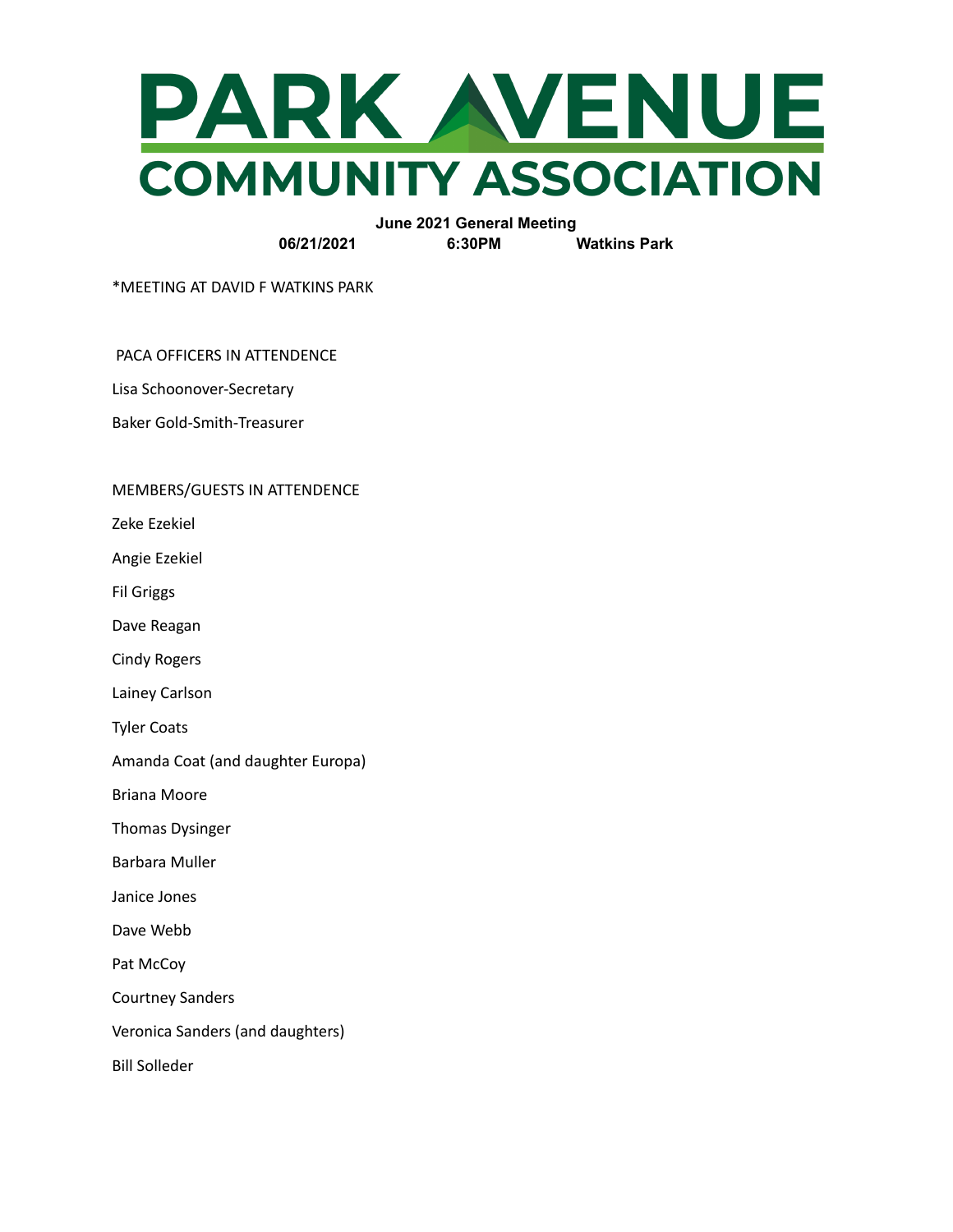Jason Anderson Dawn Robbins Sam Stanage Cassie Stanage (and daughter Caroline)

Justin called meeting to order.

# **Light Uptown update**

Despite the extreme heat, it as a great turnout for the Light Uptown celebration held on June 13, 2021. Many members, friends and neighbors came out to celebrate the newest additions of ten lights on Park Ave. Delicious burgers, hotdogs and trimmings were served to anyone that was hungry. The crowd was entertained by Vinnie & the Vapors, and PACA's own delightful Sylvia Stems.

685.00 was raised toward the Light Uptown Fund.

A bigger fundraiser is being planned for the fall.

The Light Uptown committee is researching different lights (color, intensity) for the streetlights.

Entergy has hooked up the remainder of the new lights on Park Ave. and we are waiting on the electrician to do the final work.

Remember, banner sponsorship is available:

Banner prices-200.00 for one/350.00 for two

# GUEST SPEAKERS- JAMES HARDAGE & RYAN NOLES FROM HOT SPRINGS NEIGHBORHOOD SERVICES.

Neighborhood Services are responsible for maintaining and enforcing all housing codes for the City of Hot Springs. All codes are standardized for the City of Hot Springs.

James is the manager of Neighborhood Services. Ryan is responsible for neighborhoods from Grand Ave north to Belvedere area.

Neighborhood Services offers a complaint form online to report any concerns and issues in your area;

[https://www.cityhs.net/FormCenter/Neighborhood-Services-7/Neighborhood-Services-Complaint-Form-](https://www.cityhs.net/FormCenter/Neighborhood-Services-7/Neighborhood-Services-Complaint-Form-55)[55](https://www.cityhs.net/FormCenter/Neighborhood-Services-7/Neighborhood-Services-Complaint-Form-55)

**How Neighborhood Services spend their time:**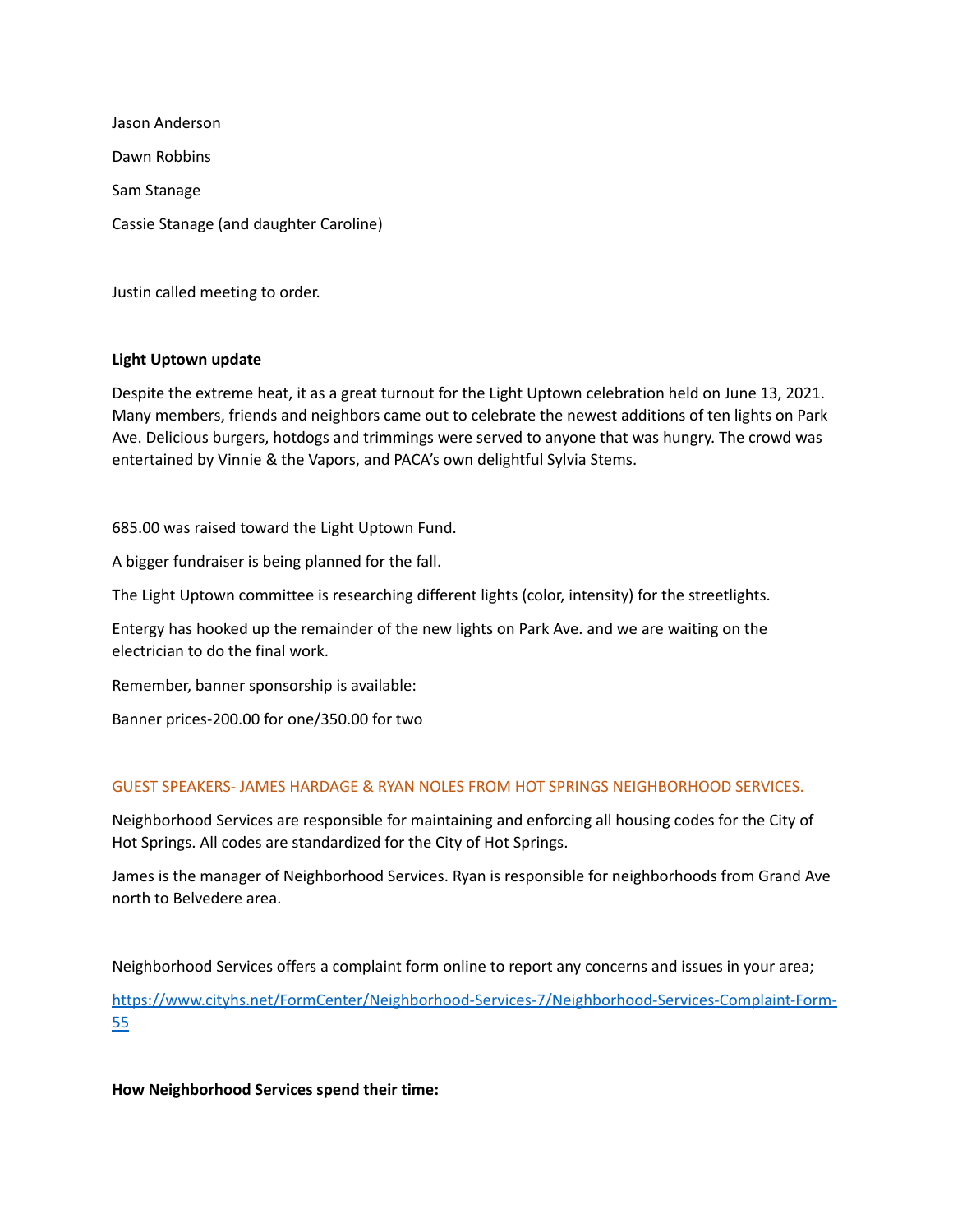18% answering calls and emails.

72% fieldwork-going into neighborhoods and looking at properties, talking to property owners, etc.

Neighborhood Services was instrumental in working with the HS Solid Waste to coordinate Clean Sweep and identify areas of need.

### **Tips, info & advice:**

James is compiling a list of vacant properties in Hot Springs-he's up to 185 so far!

To be compliant with the 911 emergency services, your house numbers should be visible from the street, at least two inches tall, and luminous.

There are several properties in the Park Ave neighborhood that are currently in the legal system. Contacting owners, assessing fines, and declaring properties condemned is an arduous task and involves many steps to go through the legal requirements.

The Velda Rose's owner has been cited many times and Ryan promised pleasing improvements soon!!!

The white eyesore property (beside Edgewood) around 100 block of Park Ave is currently in legal system-awaiting a court date in the near future.

Mountainview Apartments have a new owner. Hopefully they will get all of the legal issues settled.

Chris Shoemaker is Nuisance Abatement officer for HSPD.

Noise complaints are handled by HSPD.

### **WHAT CAN WE DO TO HELP?**

**James 7 Ryan suggest compiling a list of vacant properties and owner information , report problems and issues to the appropriate departments, and BE PATIENT!!**

# **UPCOMING EVENTS**

**Anything is Popsible!!!!!!** Come celebrate on National Freezer Pop Day-**July 8, 2021, 3-6pm** at David Watkins Park. This is a community fundraiser to help raise funds for our future Splashpad at David Watkins Park. Hotdogs, burgers, free freezer pops!! Raffles, games and more…CCMC and the Pocket Theatre will be participating.

Briana Moore at Red Light Roastery if you would like to volunteer.

We will be selling memorial/honorary bricks to be installed in David F Watkins Park. Brick prices are 100.00 per brick and forms will be available at the event. See Lisa Schoonover for a form and payment options.

Plaque presentation ceremony honoring Anthony Taylor will also be held on July 8, 5pm.